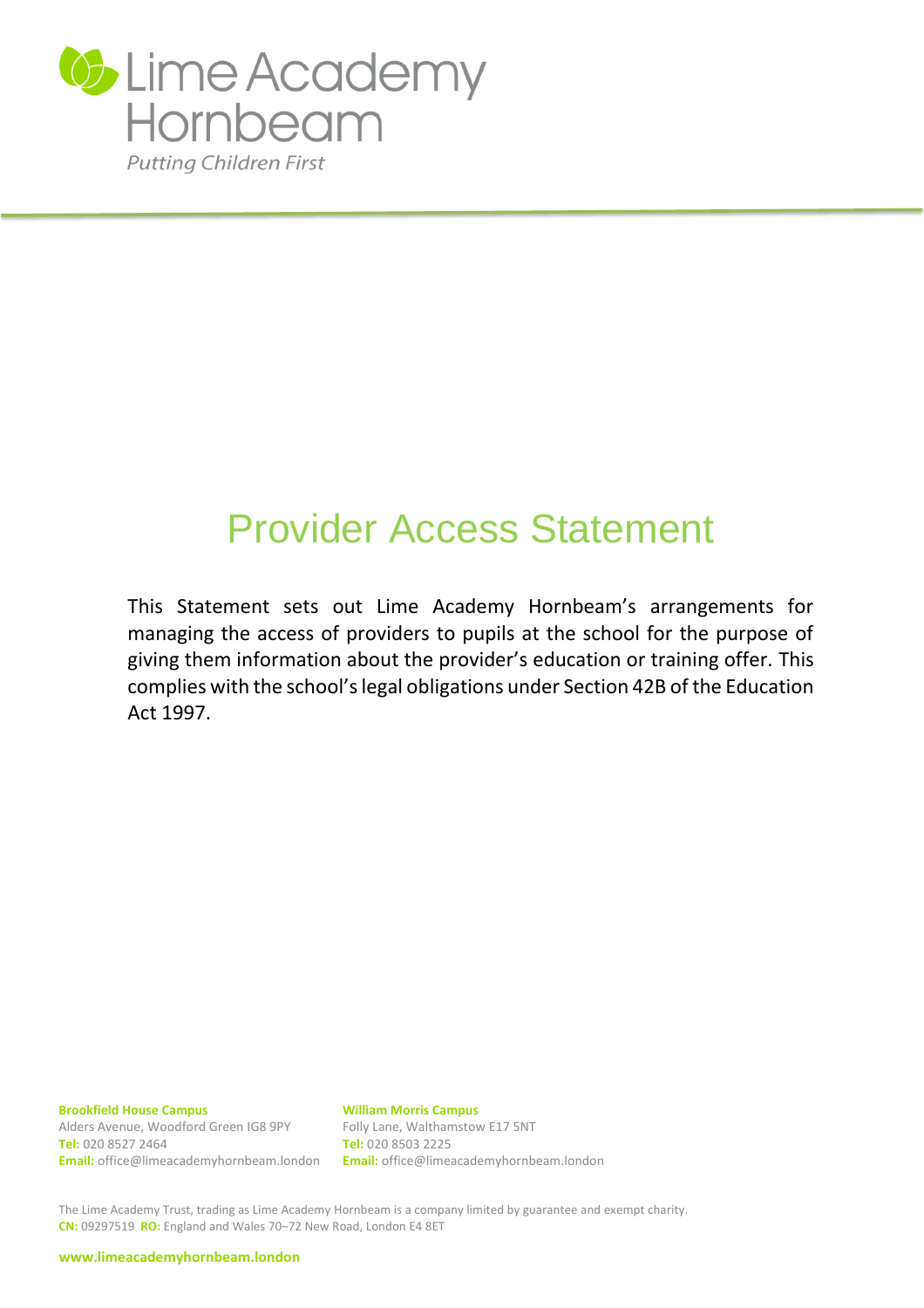

# **Introduction**

Lime Academy Hornbeam places the needs of each student at the centre of all learning and experiences. This ethos is reflected in our Careers Policy which has been developed to meet the specific individual needs of our young people whilst following the government Careers Strategy and Statutory Guidance. At Lime Academy Hornbeam the planned Careers Programme centres upon our young people's individual interests and strengths in relation to their future, work and further education. These areas are explored from Year 7 to Year 11 through curriculum, enterprise events and work experience opportunities. Through these, young people learn about careers, opportunities to volunteer and encounters with employers both in and out of school.

## **Aims**

Lime Academy Hornbeam's Careers Policy outlines how the school Careers Programme is designed to equip young people with the confidence and skills needed to prepare them for their future, which may include further education and/or employment. Our curriculum provides young people with opportunities to learn essential skills and enhance personal characteristics such as social skills, communication, independence and self-help. Our pupils will achieve personalised positive career outcomes such as identifying and choosing appropriate colleges and FE courses, developing independent living skills, supported internships and work placements.

## **Pupil Entitlement**

All young people in years 8-13 should receive careers support that:

- is impartial
- includes information on a range of pathways, including apprenticeships
- is adapted to the needs of the child

All pupils in years 8-14 in England are entitled by Law to the following:

- to find out about technical education qualifications and apprenticeships opportunities, as part of a careers programme which provides information on the full range of education and training options available at each transition point.
- to hear from a range of local providers about the opportunities they offer, including technical education and apprenticeships – through options events, assemblies and group discussions and taster events.
- to understand how to make applications for the full range of academic and technical courses.

While we fully acknowledge that the above is unlikely to match the aspirations and pathways into adulthood for our pupils, we allow full access from external providers upon request. In addition to this we facilitate and support our pupils to access local colleges and social care provisions as part of their Post 16 curriculum.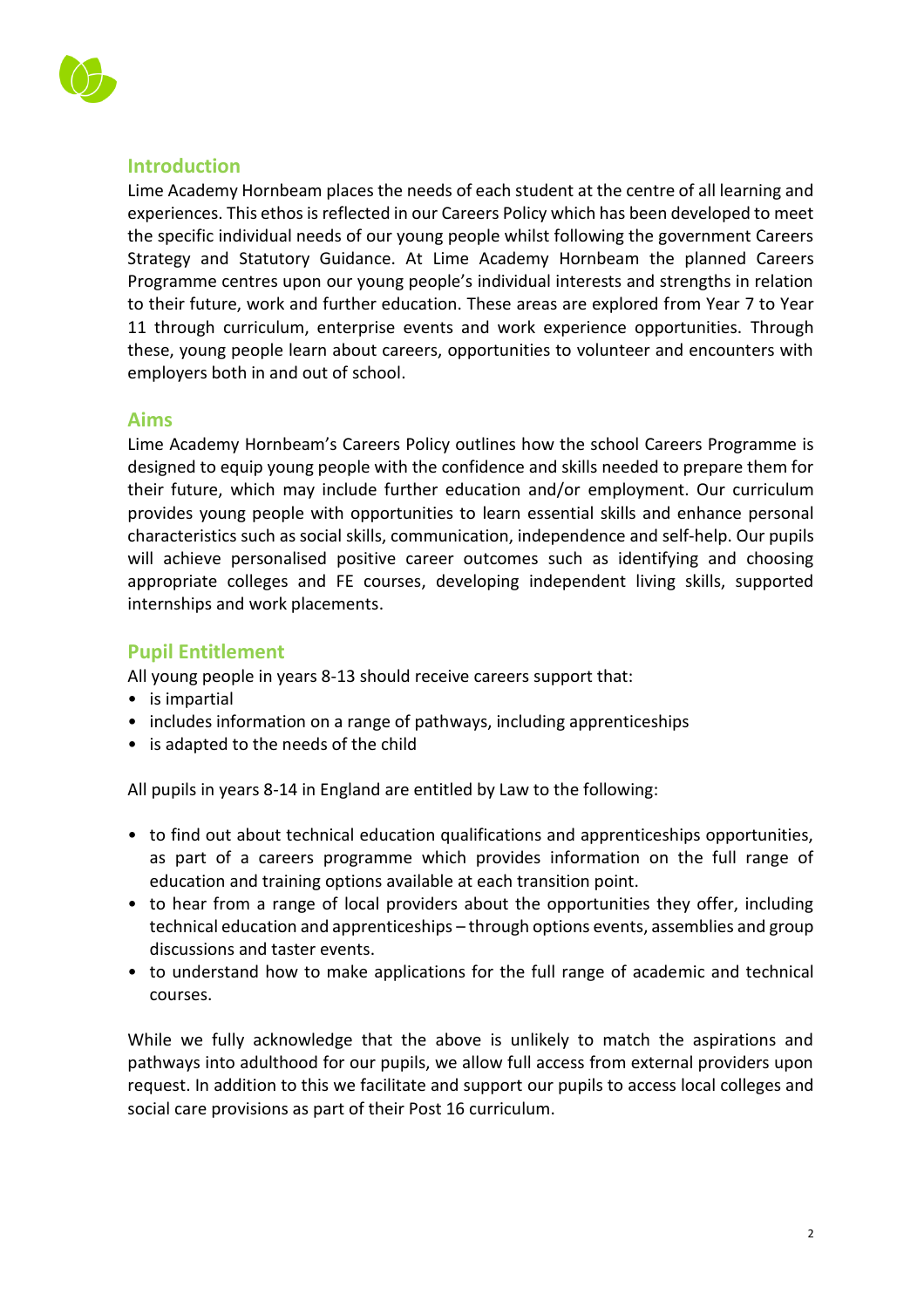

## **Management of provider access requests**

A provider wishing to request access should contact:

Edith Windsor-Stokes – Lead Practitioner, Post 16 Lead, Parental Engagement Email: [edith.windsor-stokes@limetrust.org](mailto:edith.windsor-stokes@limetrust.org)

Mihaela Chowdhury - Careers Leader Email: [Mihaela.chowdhury@limetrust.org](mailto:Mihaela.chowdhury@limetrust.org)

Telephone: 020 8503 2225

## **Opportunities for access**

Several key elements, integrated into the schools Post 16 programme offers a wide range of local providers an opportunity for our pupils to access their provision. We also facilitate introductions between settings and our parents at key transitions points. Please speak to our Careers Leader to identify the most suitable opportunity for you.

#### **Premises and facilities**

The school will make the main hall, classrooms or meetings rooms available for discussions between the provider and pupils, as appropriate to the activity upon request. Providers are welcome to leave a copy of their prospectus or other relevant course literature with the Careers Leader who will make this accessible to pupils, parents/carers and staff.

#### **Gatsby Benchmarks**

Lime Academy Hornbeam Careers Programme follows the recommendations outlined in the Gatsby Benchmarks. We use the SEND toolkit to ensure provision for our young people aligns with the high standards of personal provision outlined in our curriculum.

## **Benchmark 1: A stable careers programme**

Every school and college should have an embedded programme of career education and guidance that is known and understood by Young people, parents, teachers and employers.

#### **Criteria**

Every school should have a stable, structured careers programme that has the explicit backing of the senior management team and has an identified and appropriately trained person responsible for it. The careers programme should be published on the school's website in a way that enables young people, parents, teachers and employers to access and understand it. The programme should be regularly evaluated with feedback from young people, parents, teachers and employers as part of the evaluation process.

## **How Lime Academy meets these**

Lime Academy Hornbeam has a structured Careers Guidance programme that provides young people with opportunities across the curriculum to develop transferable life and social skills; this has been agreed by SLT and Governors and is published on the school website.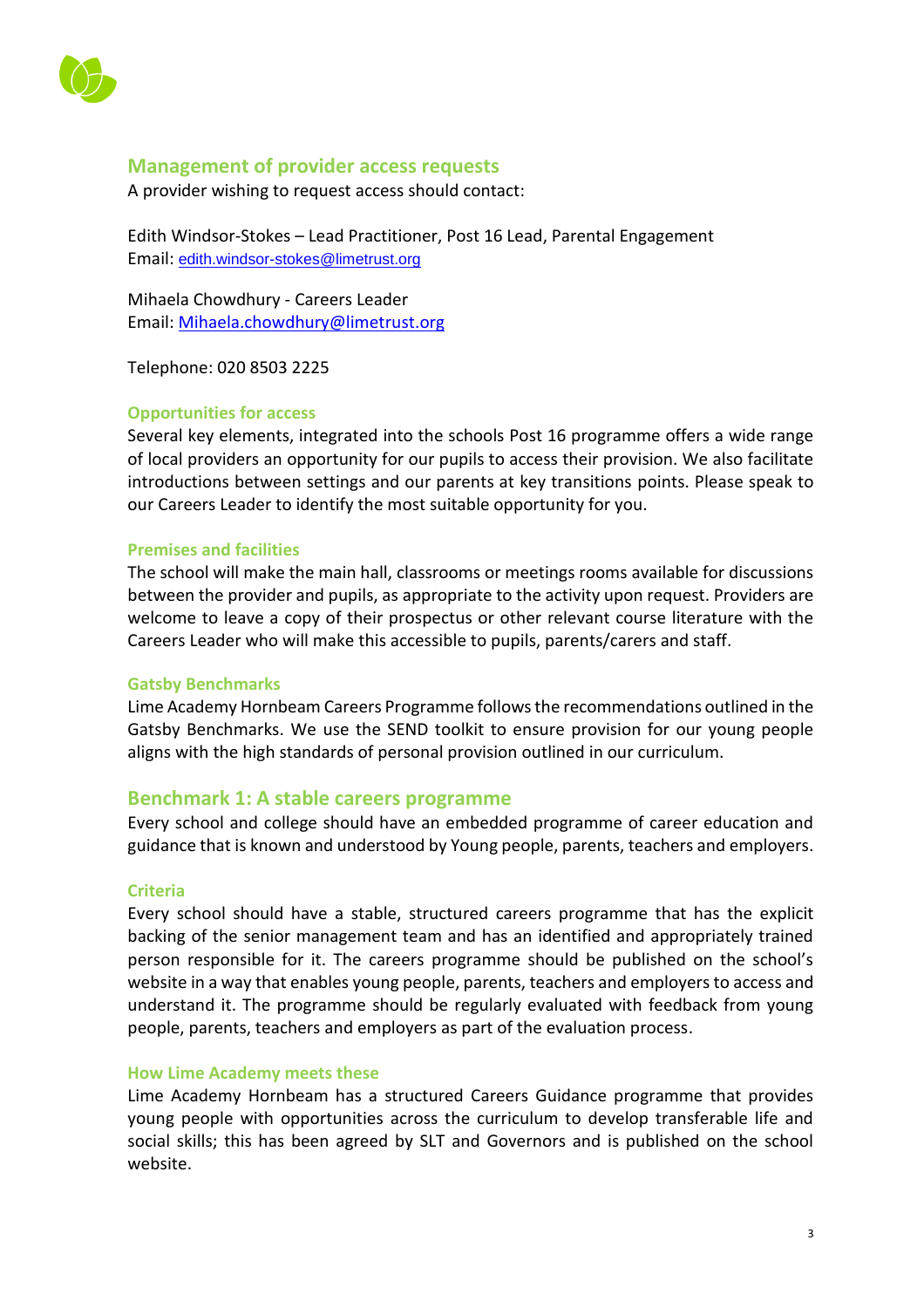

The policy provides:

- Opportunities for the development of student's self-advocacy, negotiation and decisionmaking skills – via a school council, career events participation, EHCP Annual Review Meetings
- Opportunities for purposeful interactions with a range of trusted and familiar adults including school staff and visitors, via Jack Petchey Foundation, sports tournaments, Duke of Edinburgh scheme
- Partnership with parents and carers who participate by being integral to our options and transition process for young people and supporting the decision-making process alongside teachers and young people
- The policy is published on the school's website. Parents and other stakeholders are signposted to it

# **Benchmark 2: Learning from career and labour market information**

Every pupil, and their parents, should have access to good quality information about future study options and labour market opportunities. They will need the support of an informed adviser to make the best use of available information.

## **Criteria**

By the age of 14, all young people should have accessed and used information about career paths and the labour market to inform their own decisions on study options.

## **How Lime Academy Hornbeam meets these**

Young people at Lime Academy Hornbeam have opportunities to learn about and engage with potential careers routes from Year 7. Pupils engage in our Talentinocareers and Employ Me Schemes where their interests are celebrated and shared with their peers, and where applicable engage in employee encounters both inside and outside of school

- Young people at Lime Academy Hornbeam engage in Enterprise Projects, designed to equip them with some of the key skills required within the workplace
- Lime Academy Hornbeam is part of the London Enterprise Advisors Scheme
- Lime Academy Hornbeam is a member of the Careers Enterprise Network
- Members of SLT have received Career Advice training

## **Criteria**

Parents should be encouraged to access and use information about labour markets and future study options to inform their support to their children.

## **How Lime Academy Hornbeam meets these**

## **Key Stage 4 Post 16 Information Event for Parents**

- Parental involvement is key element in choosing options for accreditation for our young people and are involved in this process. Parents attend our Year 9 Options Evening and support children to choose areas for further study in Key Stage 4 with a focus on potential employment and skills needed
- Parents are involved in Annual Review and EHCP planning meetings where potential careers and skills required are discussed and planned for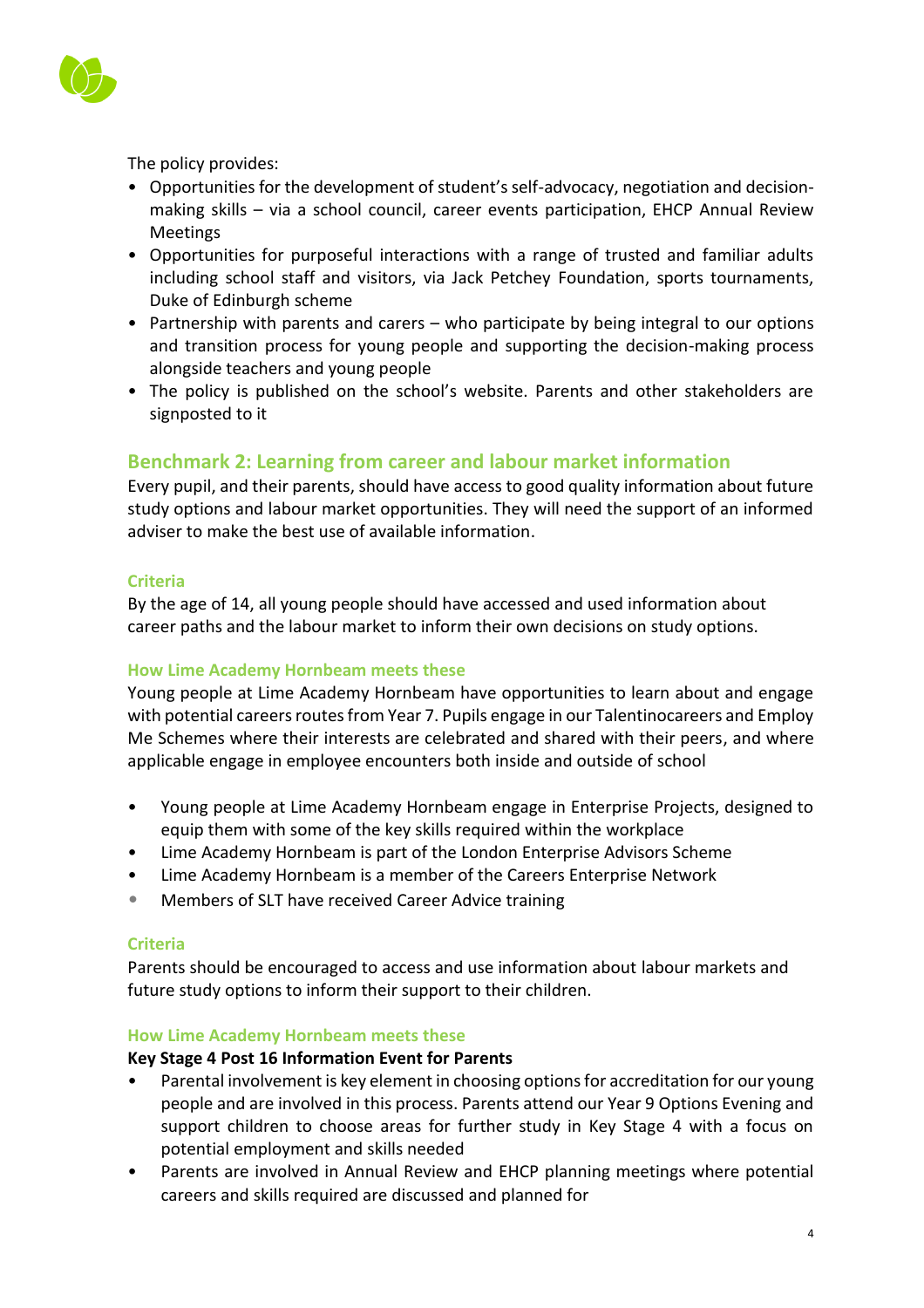

# **Benchmark 3: Addressing the needs of each pupil**

Young people have different career guidance needs at different stages. Opportunities for advice and support need to be tailored to the needs of each pupil. A school's careers programme should embed equality and diversity considerations throughout.

#### **Criteria**

A school's careers programme should actively seek to challenge stereotypical thinking and raise aspirations.

#### **How Lime Academy Hornbeam meets these**

Lime Academy Hornbeam's Careers Policy challenges stereo-types and is aspirational. Young people are challenged daily through the schools' curriculum and personalised provision.

• All young people engage in opportunities to develop these skills in a practical context via multiple events and Enterprise Projects.

#### **Criteria**

Schools should keep systematic records of the individual advice given to each pupil, and subsequent agreed decisions. All Young people should have access to these records to support their career development.

#### **How Lime Academy Hornbeam meets these**

- All Young people have an EHCP that plans for all aspects of their future lives including future employment. The school role is fundamental in systematically co-ordinating, reporting on and recording this process.
- Key Stage 4 Post 16 Information/Options Event provides information to parents regarding future transitions as children prepare to leave Lime Academy Hornbeam at the end of year 11. The school coordinates personalised transition planning
- Each child has a careers portfolio, outlining interests, skills required to work and progress towards these and any work experiences encountered.

## **Criteria**

Schools should collect and maintain accurate data for each pupil on their education, training or employment destinations for at least three years after they leave the school.

#### **How Lime Academy Hornbeam meets these**

• Procedures are in place to ensure that records will be collected and stored for three years after young people leave Lime Academy Hornbeam outlining their education, training or employment destinations.

## **Benchmark 4: Linking curriculum learning to careers**

All teachers should link curriculum learning with careers. For example, STEM subject teachers should highlight the relevance of STEM subjects for a wide range of career pathways.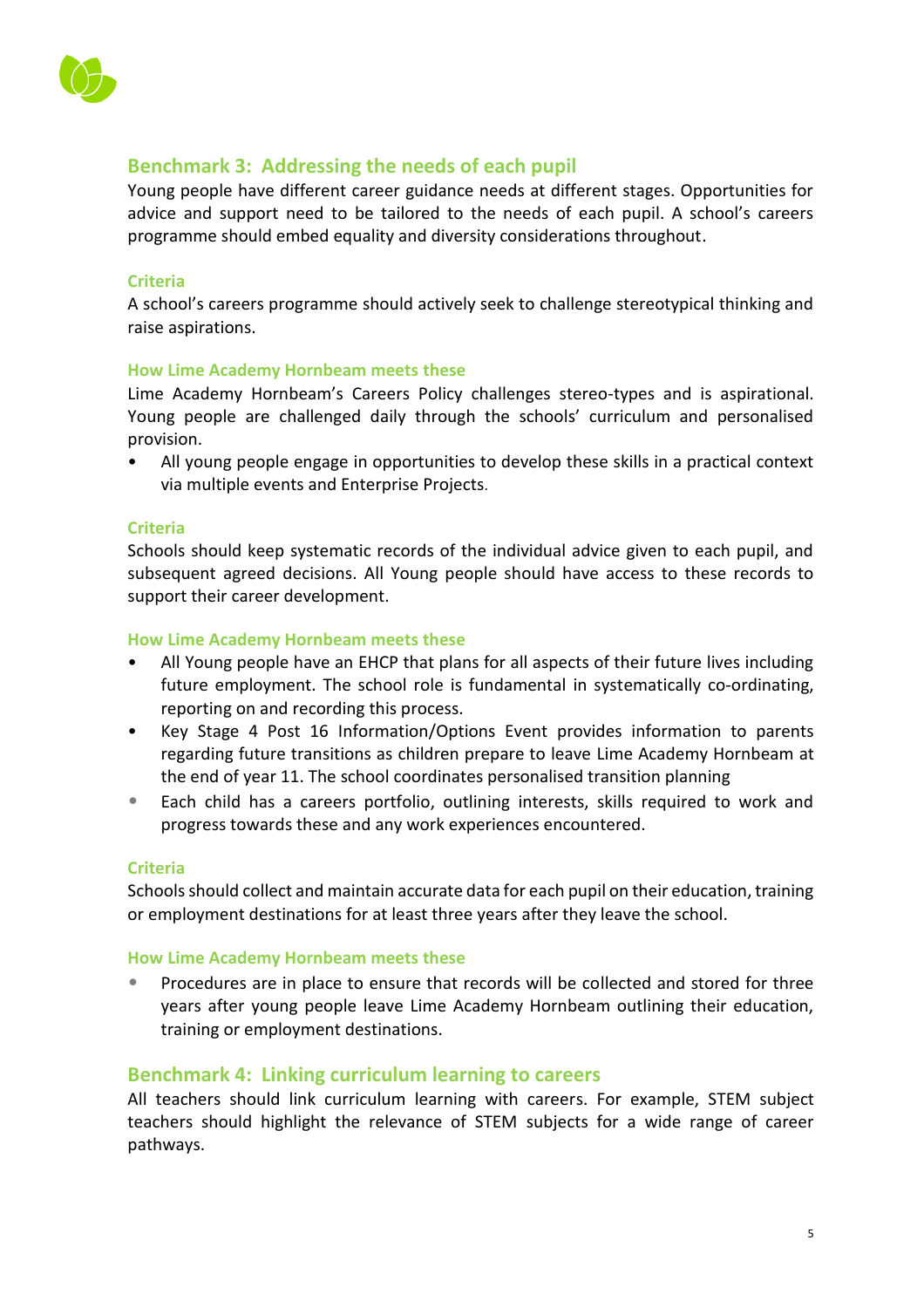

## **Criteria**

By the age of 14, every pupil should have had the opportunity to learn how the different STEM subjects help people to gain entry to, and be more effective workers within, a wide range of careers.

## **How Lime Academy Hornbeam meets these**

- Lime Academy Hornbeam's Careers policy challenges stereotypes and is aspirational. Young people are challenged daily through the school's curriculum and all young people engage in opportunities to develop these skills in a practical context via multiple events and Enterprise Projects
- All young people engage in a range of specialist weeks which include a STEM focus, these include science weeks where sessions are led by internal and external specialist practitioners including activities led local higher education settings
- Lime Academy Hornbeam has a strong ethos of innovative use and application of learning technology in order to allow children to overcome access barriers, e.g. Eye Gaze and Virtual reality
- All young people have an EHCP that plans for all aspects of their lives including future employment alongside parents
- Post 16 Options Evening provides information to parents regarding future transitions and the school actively supports these transitions
- Each child has a careers portfolio, outlining interests, skills required to work and progress towards these and any work experiences encountered
- Records will be collected and stored for three years after young people leave Lime Academy Hornbeam outlining their education, training or employment destinations.

# **Benchmark 5: Encounters with employers and employees**

Every student should have multiple opportunities to learn from employers about work, employment and the skills that are valued in the workplace.

## **Criteria**

Young people should participate in at least one meaningful encounter with an employer every year between years 7-13.

## **How Lime Academy Hornbeam meets these**

- Children are offered creative opportunities to engage in careers activities designed to develop their ability to engage in work place practices such as Special Interest Afternoons
- Children from Year 7 engage in an Enterprise Project which provides opportunities to develop work place skills whilst providing opportunities to have meaningful encounters with employers who specialise in the designated Enterprise Project, e.g. EmployMe project

## **Criteria**

Work with your regional LEP to make sure you are aligning to the strategic economic plan of the region.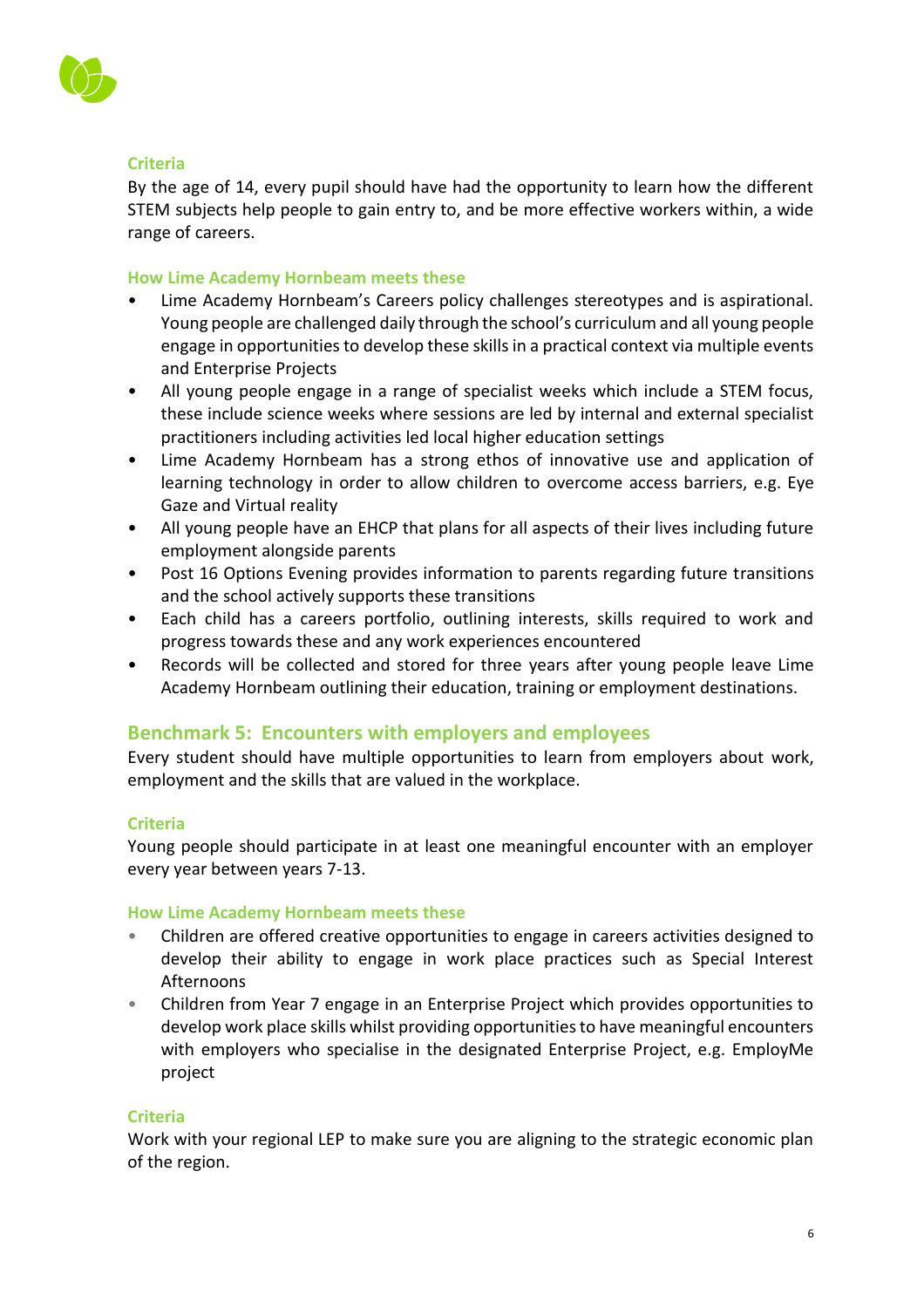

#### **How Lime Academy Hornbeam meets these**

• Lime Academy Hornbeam is registered with the Careers Enterprise Network and will work with the local LEP

## **Benchmark 6: Experiences of workplaces**

Every pupil should have first-hand experiences of the workplace through work visits, work shadowing and/or work experience to help their exploration of career opportunities, and expand their networks.

## **Criteria**

By the age of 16, every student should have had at least one experience of a workplace, additional to any part-time jobs they may have.

#### **How Lime Academy Hornbeam meets these**

- Fostering relationships with a range of local businesses as well as recognising the important role parents play in facilitating employment and exploring any employment opportunities they may provide
- Lime Academy Hornbeam is registered with the Careers Enterprise Network and will work with the local LEP
- Futures Mapping will ensure that all children in KS4 have at least one experience of a workplace
- Engaging with positive career role models with agencies that work with Lime Academy Hornbeam and building relationships with young people initially within the school environment and expanding as appropriate

## **Benchmark 7: Encounters with Further and Higher Education**

All young people should understand the full range of learning opportunities that are available to them. This includes academic and vocational routes and learning in schools, colleges, universities and the workplace.

#### **Criteria**

By the age of 16, every pupil should have had a meaningful encounter with a provider of the full range of learning opportunities.

#### **How Lime Academy Hornbeam meets these**

- Pupil voice taken into account at options evening children attend with their parents and class team
- Working in partnership with Waltham Forest Careers Practitioners and parents to explore and implement bespoke encounter pathways
- Providing local feedback about meaningful encounters available in the local area and how these can be improved